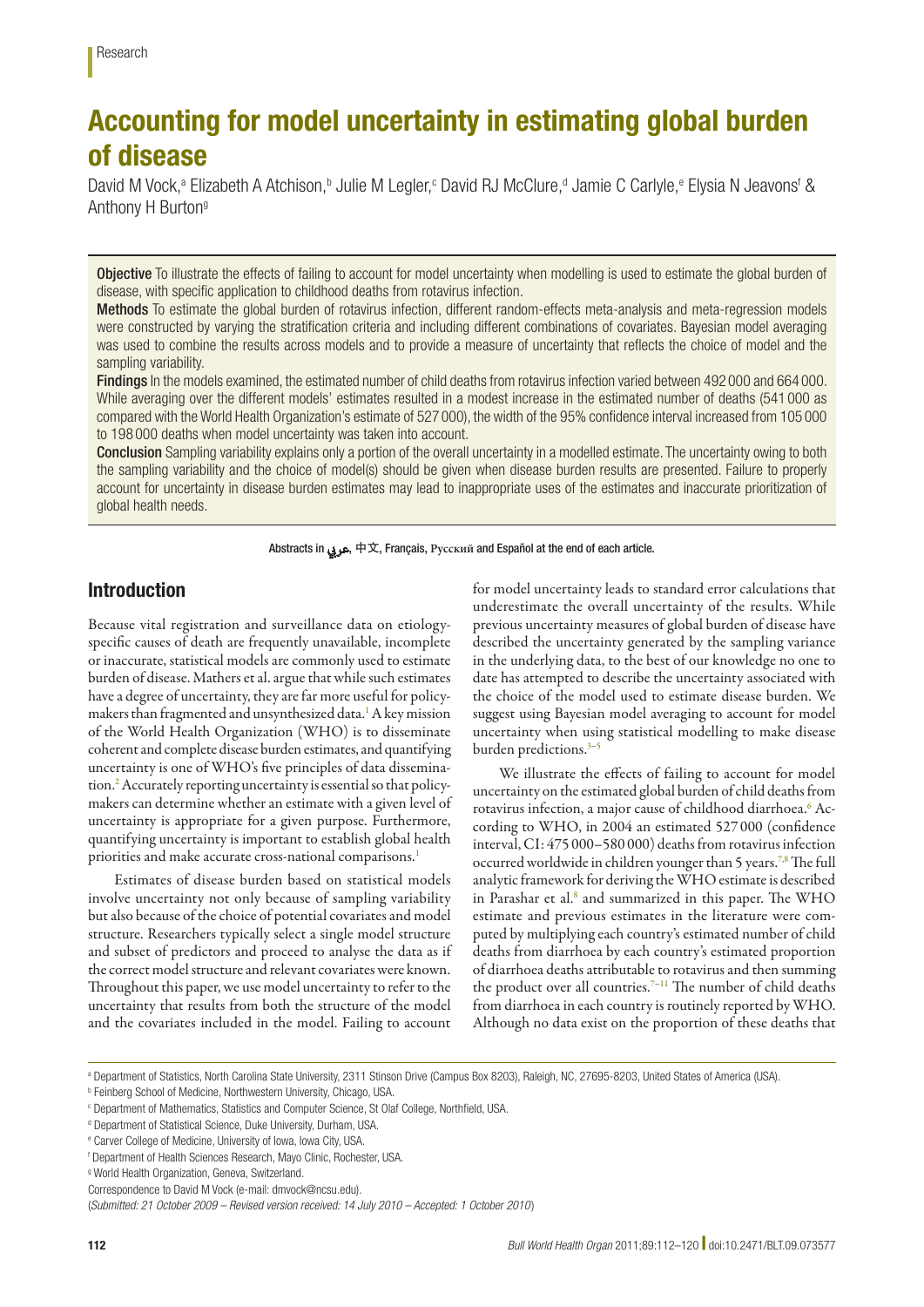| Variable                                                                                                                                 |                                                                      |                                                                              | <b>Stratum</b>                                                 |                                                        |                                                                     |
|------------------------------------------------------------------------------------------------------------------------------------------|----------------------------------------------------------------------|------------------------------------------------------------------------------|----------------------------------------------------------------|--------------------------------------------------------|---------------------------------------------------------------------|
|                                                                                                                                          |                                                                      | 2                                                                            | 3                                                              | 4                                                      | 5                                                                   |
| No. of countries with studies/no. of studies conducted/no. of countries in stratum<br>WHO model: under-5 mortality & geographical region | vol yev rhiw snoipe:<br>Member States in all<br>9/14/34<br>mortality | all regions with low<br>Member States in<br>19/41/88<br>mortality            | Americas with high mortality<br>Member States in the<br>1/1/6  | Member States in Asia<br>2/8/13<br>with high mortality | <b>Member States in</b><br>Africa with high<br>8/12/51<br>mortality |
| Alternative WHO model: under-5 mortality & geographical region                                                                           | vol yev rhiw snoipe:<br>Member States in all<br>mortality            | mortality except the<br>all regions with low<br>Member States in<br>Americas | Americas with low or high<br>Member States in the<br>mortality | Member States in Asia<br>with high mortality           | <b>Member States in</b><br>Africa with high<br>mortality            |
| No. of countries with studies/no. of studies conducted/no. of countries in stratum                                                       | 9/14/34                                                              | 14/29/62                                                                     | 6/13/32                                                        | 2/8/13                                                 | 8/12/51                                                             |
| No. of countries with studies/no. of studies conducted/no. of countries in stratum                                                       | $>76$                                                                | $66 - 75$                                                                    | 53-65                                                          | $46 - 53$                                              | $34 - 45$                                                           |
| Life expectancy at birth in females (years)                                                                                              | 18/30/63                                                             | 11/26/66                                                                     | 3/10/33                                                        | 5/7/16                                                 | 2/3/14                                                              |
| No. of countries with studies/no. of studies conducted/no. of countries in stratum                                                       | $3 - 10$                                                             | $70 - 75$                                                                    | $65 - 69$                                                      | $50 - 64$                                              | $36 - 49$                                                           |
| No. of countries with studies/no. of studies conducted/no. of countries in stratum                                                       | 7/12/28                                                              | $11 - 20$                                                                    | $21 - 35$                                                      | $36 - 85$                                              | 5/8/28                                                              |
| Under-5 mortality rate (per 1000 live births)                                                                                            | $>76$                                                                | 11/22/39                                                                     | 11/20/48                                                       | 5/12/49                                                | > 86                                                                |
| Life expectancy at birth in males (years)                                                                                                | 14/21/44                                                             | 5/11/31                                                                      | 9/22/29                                                        | 4/11/37                                                | 7/11/51                                                             |
| No. of countries with studies/no. of studies conducted/no. of countries in stratum                                                       | $2 - 7$                                                              | $8 - 17$                                                                     | $18 - 30$                                                      | $31 - 75$                                              | $>76$                                                               |
| Infant mortality rate (per 1 000 live births)                                                                                            | 11/20/36                                                             | 9/15/38                                                                      | 8/19/34                                                        | 5/13/38                                                | 6/9/46                                                              |
| No. of countries with studies/no. of studies conducted/no. of countries in stratum                                                       | $97 - 99$                                                            | $93 - 96$                                                                    | 86-92                                                          | 76-85                                                  | 52 >                                                                |
| % DPT3 immunization coverage among 1-year-olds                                                                                           | 9/13/54                                                              | 11/21/31                                                                     | 7/18/32                                                        | 6/11/35                                                | 6/13/40                                                             |
| No. of countries with studies/no. of studies conducted/no. of countries in stratum                                                       | $>9.50$                                                              | $8.75 - 9.49$                                                                | $8.00 - 8.74$                                                  | $7.25 - 7.99$                                          | < 7.24                                                              |
| Natural log of per capita GNI (in PPP international dollars)                                                                             | 12/21/45                                                             | 11/18/42                                                                     | 7/20/38                                                        | 4/9/38                                                 | 5/8/29                                                              |
| No. of countries with studies/no. of studies conducted/no. of countries in stratum                                                       | 80.0-100.0                                                           | $60.0 - 79.9$                                                                | 45.0-59.9                                                      | $30.0 - 44.9$                                          | ${}_{<}30.0{}$                                                      |
| % urban population                                                                                                                       | 11/23/35                                                             | 12/17/50                                                                     | 8/13/42                                                        | 4/11/35                                                | 4/12/30                                                             |

<span id="page-1-0"></span>DTP3, third dose of diphtheria-tetanus-pertussis vaccine; GNI, gross national income; log, logarithm; PPP, purchasing power parity; WHO, World Health Organization. DTP3, third dose of diphtheria–tetanus–pertussis vaccine; GNI, gross national income; log, logarithm; PPP, purchasing power parity; WHO, World Health Organization.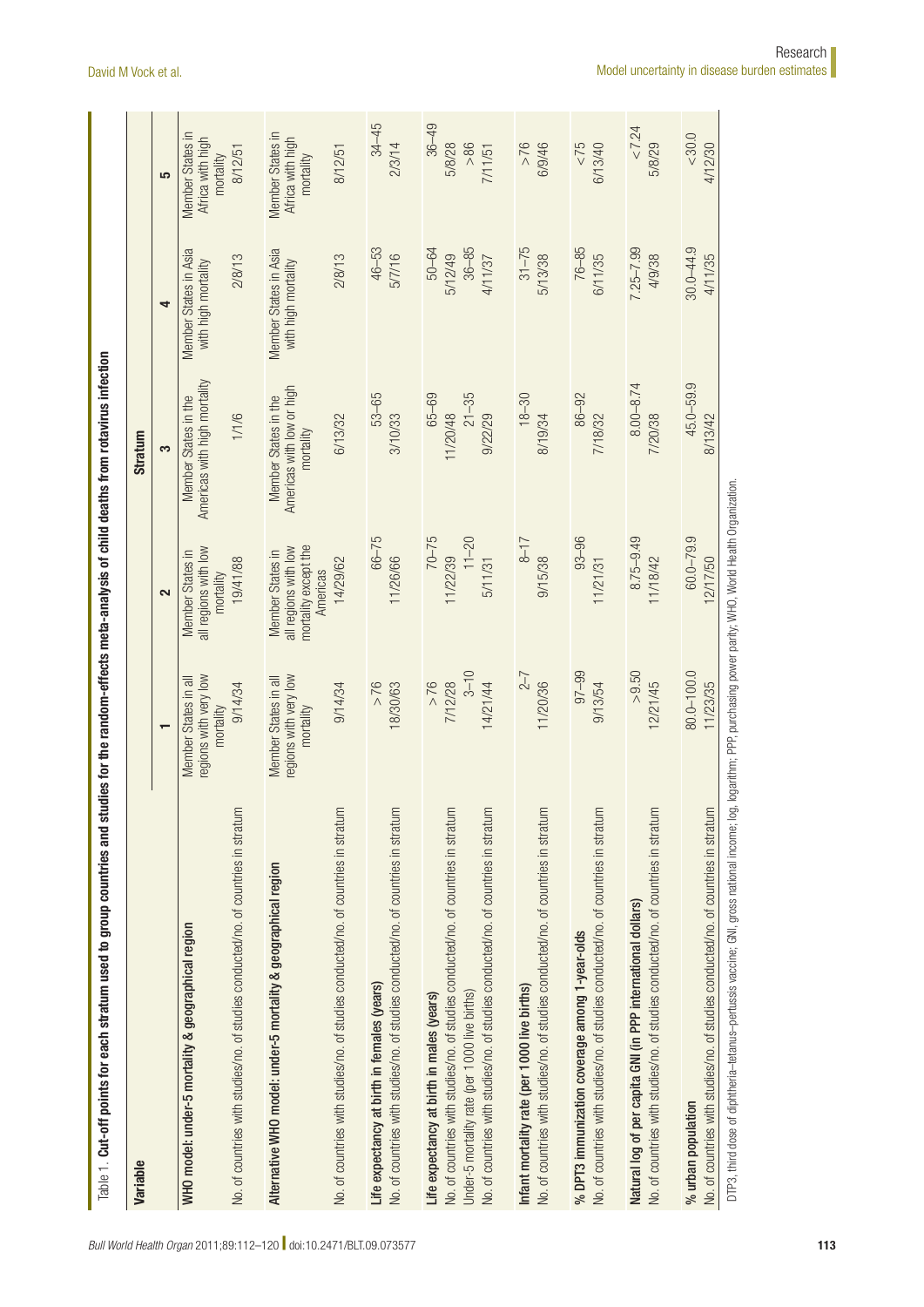is caused by rotavirus, this proportion can be estimated from 76 studies across the world that have reported it for particular regions within each country. But because the proportion of child diarrhoea deaths attributed to rotavirus varies considerably across countries, using the sample average of all 76 studies to estimate this proportion for any given country would be inappropriate. Instead, to account for the heterogeneity in the proportion of diarrhoea deaths WHO has employed a statistical model using covariates thought to be associated with that proportion.

The WHO model divided the Member States, which at the time numbered 192, into five strata based on under-5 mortality and region ([Table](#page-1-0) 1). The proportion of diarrhoea deaths caused by rotavirus infection was estimated for countries within each stratum based on a DerSimonian and Laird random-effects meta-analysis of studies from countries in the stratum.<sup>[12](#page-8-8)</sup> However, other reasonable covariates besides geographical area and under-5 mortality could be used to predict the proportion, as noted by Parashar et al.<sup>8</sup>

This paper explores how estimates of the number of child deaths from rotavirus diarrhoea and their uncertainty change when different model structures and covariates are included in the model used to estimate the proportion of diarrhoea deaths caused by rotavirus. Furthermore, we show how Bayesian model averaging can be used to account for model uncertainty.

# Methods

The WHO model is based on the 76 prospective observational studies previously mentioned, all of which lasted for at least one year and were conducted between 1990 and 2004. Each study reported data on the proportion of diarrhoea hospitalizations among children less than 5 years of age in whom rotavirus was detected, and this proportion was used as a proxy for the proportion of diarrhoea deaths caused by rotavirus. For the purposes of this illustrative example, we have assumed that the proxy is valid.<sup>[7](#page-8-5),[8](#page-8-6)</sup> The inverse of the sample variance of this proportion was the only factor used to weight the studies, although measures of study quality could have been easily incorporated into the models. All other data used to model the proportion of diarrhoea deaths caused by rotavirus were gathered through the WHO Statistical Information System.

<span id="page-2-0"></span>Table 2. Additional covariates considered for predicting the percentage of diarrhoea deaths caused by rotavirus in each WHO Member State

| <b>Variable</b>                                              | Year data<br>collected | <b>Source</b>                    |
|--------------------------------------------------------------|------------------------|----------------------------------|
| Life expectancy at birth in males (years)                    | 2004                   | <b>WHOSIS</b>                    |
| Life expectancy at birth in females (years)                  | 2004                   | <b>WHOSIS</b>                    |
| Under-5 mortality rate (per 1 000 live births)               | 2004                   | <b>WHOSIS</b>                    |
| Infant mortality rate (per 1 000 live births)                | 2004                   | <b>WHOSIS</b>                    |
| % DPT3 immunization coverage among 1-year-olds               | 2004                   | <b>WHOSIS</b>                    |
| Per capita GNI (in PPP international dollars)                | $2004^a$               | WHOSIS if available <sup>b</sup> |
| Natural log of per capita GNI (in PPP international dollars) | $2004^a$               | WHOSIS if available <sup>b</sup> |
| % urban population                                           | 2005                   | <b>WHOSIS</b>                    |

DTP3, third dose of diphtheria–tetanus–pertussis vaccine; GNI, gross national income; log, logarithm; PPP, purchasing power parity; WHO, World Health Organization; WHOSIS, WHO Statistical Information System. <sup>a</sup> The year closest to 2004 was used if 2004 estimates were unavailable.

<sup>b</sup> When WHOSIS data were not available, we used corresponding estimates from*The world factbook.*[13](#page-8-11) The data collected from the *The world factbook* were actually the gross domestic products (in PPP international dollars). Other sources reporting GNI (in PPP international dollars), such as The World Bank, contained the same missing values as the WHOSIS.<sup>[14](#page-8-12)</sup>

#### Strata models

[Table](#page-2-0) 2 shows the variables used to stratify countries and believed to be associated with the proportion of diarrhoea deaths caused by rotavirus based on consultation with expert WHO staff, including a co-author, and a review of the existing literature on estimates of the global burden of rotavirus infection.[6–](#page-8-4)[11](#page-8-7) Although other relevant covariates certainly exist, to predict the proportion of diarrhoea deaths caused by rotavirus in each country we were restricted to using only those covariates that were available for all countries. Since WHO initially estimated the burden of rotavirus deaths in children by dividing countries into five strata based on under-5 mortality and geography, we compared the WHO estimate with the results obtained with models in which countries were stratified according to the criteria listed in [Table](#page-1-0) 1. We chose these criteria so that the five strata would have approximately equal ranges of the covariate.

We performed a DerSimonian and Laird random-effects meta-analysis to estimate the mean proportion of diarrhoea deaths in children caused by rotavirus in each stratum and its standard error.<sup>12</sup> More specifically, for each study *j* in stratum *i* we assumed that

$$
p_{ij} = \mu_i + \delta_{ij} + e_{ij} \tag{1}
$$

where  $p_{ij}$  is the proportion of diarrhoea deaths due to rotavirus,  $\mu_i$  is the mean

proportion across stratum *i*,  $\delta_{ij}$  is the between-study random effect and *eij* is the within-study random error. We assumed that both  $\delta_{ij}$  and  $e_{ij}$  were independent and normally distributed. For consistency with the WHO model, we used the usercontributed package, rmeta, in the statistical computing language R (R Project for Statistical Computing, Vienna, Austria) to fit these models. For consistency with other studies of disease burden, we used Monte Carlo methods in all the models with which we estimated the global dis-ease burden and its CI.<sup>7[,8](#page-8-6)</sup> We drew 10 000 parameter estimates from their sampling distributions and used them to estimate the disease burden. The mean was used as the global burden estimate and percentiles 2.5 and 97.5 were used as the CI bounds.

For comparison purposes only, the estimated proportion of diarrhoea deaths caused by rotavirus was determined using a random effects meta-analysis with all 76 studies grouped into a single stratum.

#### Regression models

While stratifying the study data does reduce some of the between-study variability, van Houwelingen et al. have noted the importance of exploring all sources of study heterogeneity by including studylevel covariates.[15](#page-8-9) Including additional predictors can also account for the fact that the 76 studies may not represent a random sample of diarrhoea deaths in children, a critical assumption in metaanalysis.[16](#page-8-10) Because few study-level covariates were consistently reported, we used country-level covariates instead, just as we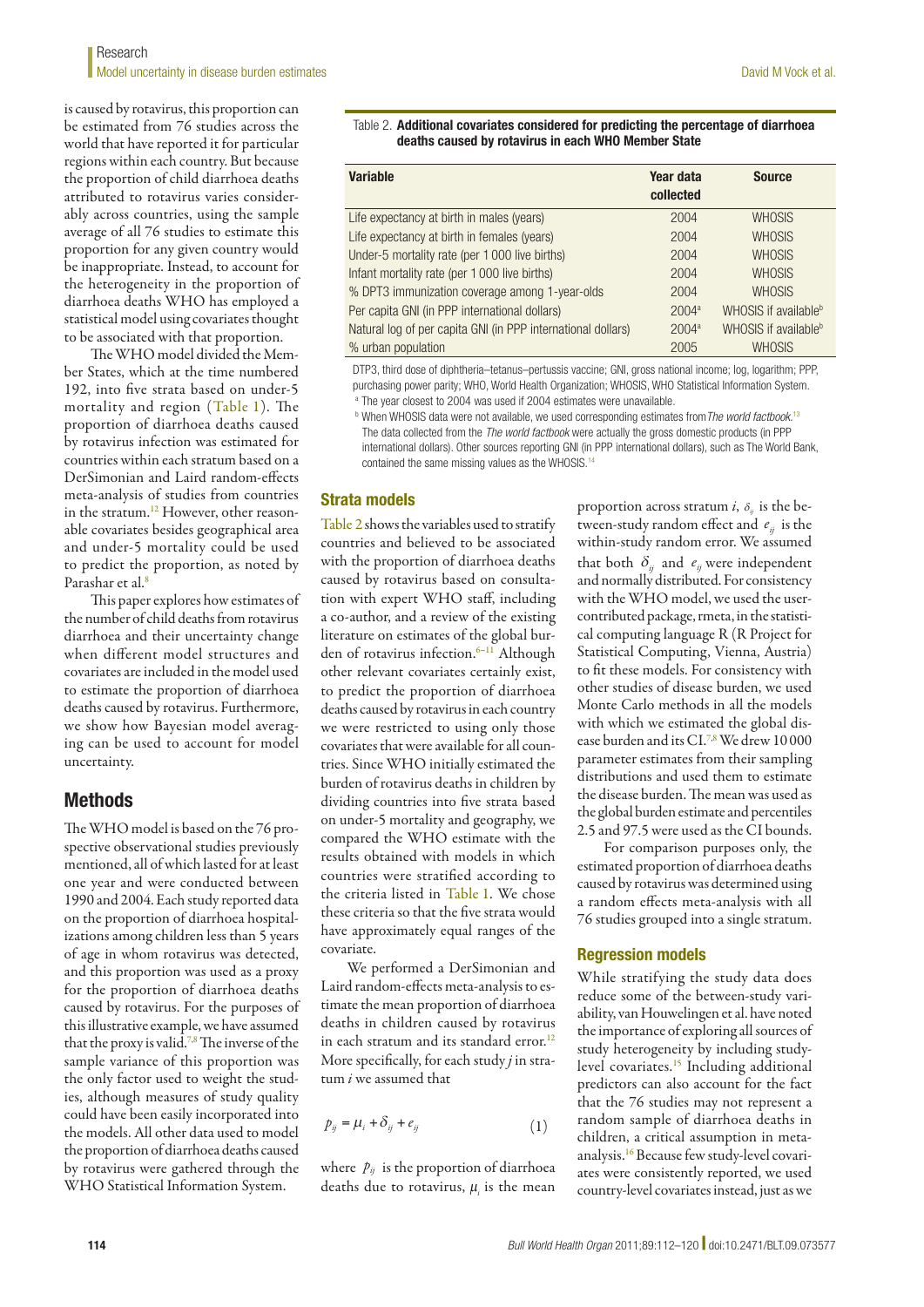used country-level covariates to stratify the studies.

To include continuous country-level covariates and still separate within-study error from between-study error, a mixedeffects model or a meta-regression model was fitted using maximum likelihood in SAS version 9.1 (SAS Institute, Cary, United States of America).<sup>15</sup> In principle, the model is quite similar to the one described by Equation 1, only instead of just including indicator variables for each stratum we allowed continuous covariates to be included and assumed that the variance in the between-study error was the same across all studies. Specifically, we assumed that

$$
p_j = \mathbf{x}_j^T \boldsymbol{\beta} + \boldsymbol{\delta}_j + \boldsymbol{e}_j \tag{2}
$$

where  $p_j$  is the proportion of diarrhoea deaths due to rotavirus in study *j*, x*j* is the vector of country-level covariates, β is the vector of country-level parameters,  $\delta_i$  is the between-study random effect and  $e_j$  is the within-study error. As before, both  $\delta_i$  and  $e_j$  were assumed to be independent and normally distributed.

We again considered models with the covariates listed in [Table](#page-2-0) 2. To derive a set of models we used a combination of expert knowledge and numerical methods. Among the eight variables considered for inclusion, models with every combination of one, two and three variables were fit and the Bayesian information criterion (BIC) was tabulated for each model.<sup>17</sup> BIC is a measure of how well the model fits the data but penalizes models with a larger number of covariates; lower BICs indicate better fits.

#### Model averaging

To account for model uncertainty, we averaged across several models rather than choosing a single model's results. The BIC can be used to empirically approximate the posterior probability of the model, which represents the likelihood that the model is correct.<sup>3,18</sup> These posterior model probabilities can be used to derive an overall averaged point estimate and a standard error that includes model uncertainty.<sup>3-[5](#page-8-3)</sup> To obtain the model-averaged point estimate,  $E(\theta | p)$ , of the number of child deaths caused by rotavirus <sup>θ</sup> *,* we averaged the estimates from each of the different models,  $E(\theta | M_k, p)$ , weighted by how

strongly the data supported each model or the posterior probability,  $P(M_k | p)$ :

$$
E(\theta | p) =
$$
  

$$
\sum_{k=1}^{K} P(M_k | p) E(\theta | M_k, p)
$$
 (3)

where p is the vector of study data, *K* is the total number of models considered, and  $M_k$  is model  $k$ .

The model-averaged estimated variance of the burden estimate,  $Var(\theta | p)$ , is given by:

$$
\sum_{k=1}^{K} \left[ P(M_k | \mathbf{p}) \left\{ \mathbf{E}(\theta | \mathbf{p}, M_k) - \mathbf{E}(\theta | \mathbf{p}) \right\}^2 + P(M_k | \mathbf{p}) \text{Var}(\theta | \mathbf{p}, M_k) \right] \tag{4}
$$

where  $\text{Var}(\theta | \mathbf{p}, M_k)$  is the variance of the estimate of the number of global childhood deaths from rotavirus infection in model *k.* The model-averaged variance takes into account both the variability in each model's estimate due to sampling variability (second term) and the variability between the different models or model uncertainty (first term).

To compare the quality of the strata models to that of the meta-regression models, the stratification models were refit using maximum likelihood to obtain a valid BIC, which only slightly alters the standard error estimates. Because one stratum in the WHO model had only one study assigned to it, WHO used some studies assigned to other strata to also estimate the proportion in the stratum with one study.<sup>[8](#page-8-6)</sup> A statistical comparison with other models that did not use those studies twice is invalid. A conceptually similar but slightly different stratification scheme was used for comparisons and is referred to as the WHO alternative model ([Table](#page-1-0) 1).

#### **Results**

#### Stratification models

The one-stratum model, which was constructed for comparative purposes only, produced a point estimate of 664 000 child deaths (95% CI: 608 000– 721000). This is substantially greater than the WHO's estimate of 527 000 (CI: 475 000–580 000). Among the models with five strata, large variability was noted

in the estimated number of rotavirus deaths among children ([Fig.](#page-4-0) 1, [Table](#page-4-1) 3). Point estimates ranged from 526 000 to 630 000 deaths. The stratification methods that used mortality rates other than under-5 mortality yielded point estimates similar to each other and ranging from 526 000 to 537 000 deaths. All but one of these strata models yielded predictions greater than the WHO estimate. The lengths of the model-based CIs were fairly consistent between models. Among the stratification models, the alternative WHO model best fit the data according to the BIC.

#### Meta-regression models

Within the meta-regression models, the model that included the infant mortality rate and the natural logarithm of gross national income per capita was found to best fit the data according to the BIC ([Table](#page-5-0) 4). The 20 models with the lowest BIC scores showed little difference in BIC scores. In spite of the models' comparable predictive capacity, differences in the estimated number of rotavirus deaths in children were large, having ranged from 492 000 to 588 000 ([Fig.](#page-6-0) 2). Two of the point estimates of those 20 models exceeded the limits of the 95% CI of the WHO model. In fact, the CIs yielded by the models produced by meta-regression were all wider than those produced by WHO and by most of the other stratification models. The stratification models impose a stronger assumption that the mean proportion is constant over all countries in a particular stratum, which leads to narrower CIs. The BIC scores for the meta-regression models were all considerably lower than the stratification models, including the alternative WHO model. This suggests that meta-regression models can achieve improved prediction over stratification models.

#### Model-averaged results

The model-averaged point estimates of the global burden of rotavirus deaths in children for each of the two broad methods (five strata and meta-regression) were similar to each other and to the WHO estimate, but the CIs were all considerably wider than the WHO's. The modelaveraged estimate of the number of deaths among all stratification models with five strata, 530 000 deaths, was similar to the point estimates of the individual models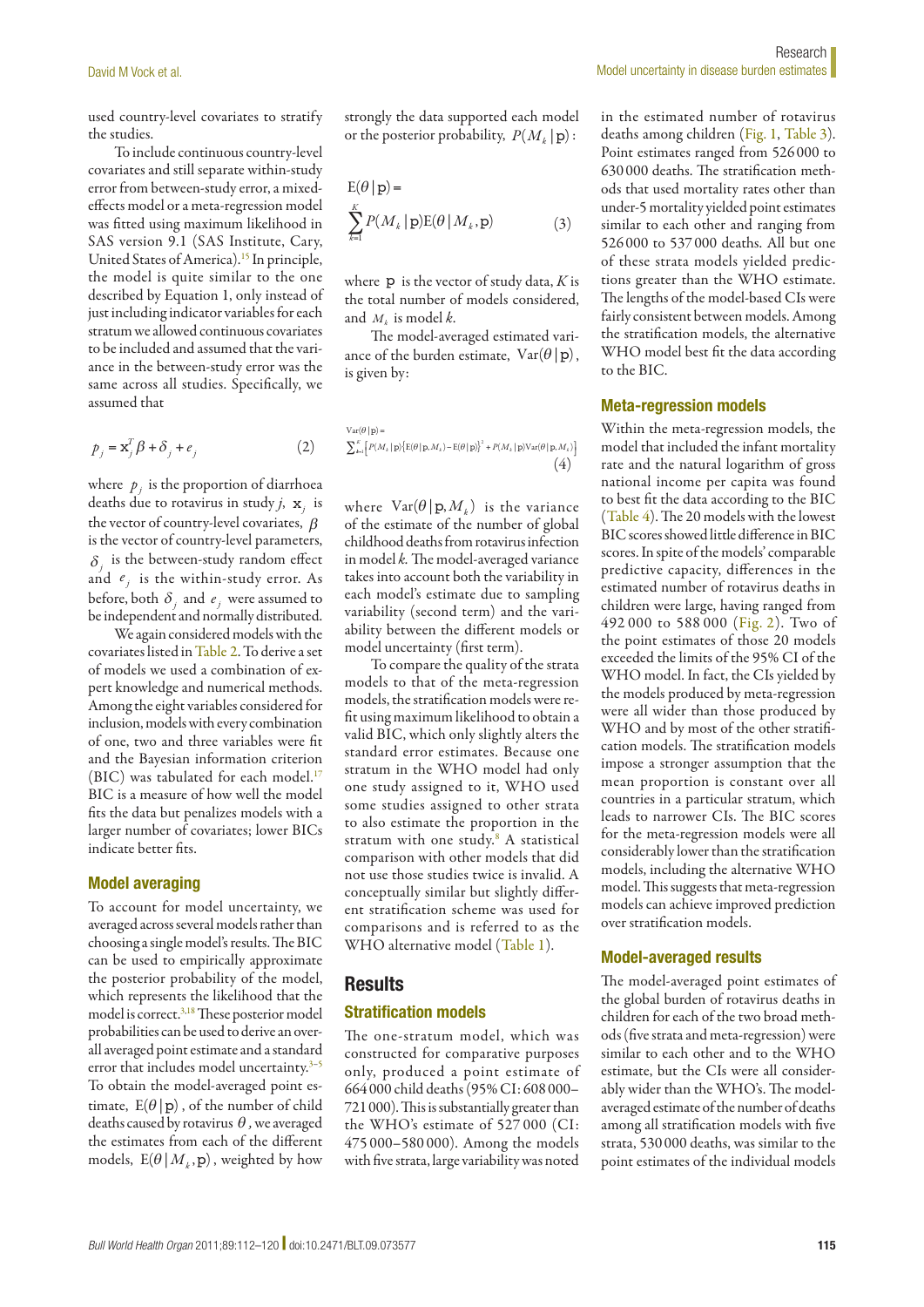that stratified by mortality. The 95% CI interval, 473 000 to 586 000 deaths, was moderately wider than the CI yielded by the WHO model. Among the top 20 meta-regression models, the model-averaged estimate of the number of rotavirus deaths in children, 540 000, was slightly larger than the WHO estimate, and the 95% CI: 443 000 to 638 000 deaths, was far wider (195 000 versus 105 000 deaths). Averaging across all the models considered gave an estimated number of childhood rotavirus deaths of 541 000 with a 95% CI of 442 000 to 640 000 deaths, almost identical to the model-averaged results of the meta-regression models.

# **Discussion**

The confidence limits of each model developed only account for variability in the data. Repeating the process of conducting 76 studies would yield slightly different results owing to sampling variability, which is captured by each model's standard errors. However, the estimates between the different models exhibit substantial variability that is not taken into account by the model-based standard errors. Even after limiting the models considered to only the stratification models and the 20 regression models with the lowest BIC, the estimated number of rotavirus deaths in children in 2004 ranged from 492 000 to 664 000. This variability exists within each particular class of models.

<span id="page-4-0"></span>



DTP3, third dose of diphtheria–tetanus–pertussis vaccine; GNI, gross national income; log, logarithm; WHO, World Health Organization

- <sup>a</sup> The vertical corresponds to the WHO estimate.
- <sup>b</sup> Cut-off values for each stratum are presented in[Table](#page-1-0) 1.
- c" WHO" refers to the stratification method used by the WHO.
- d \* WHO alternative" refers to the WHO stratification method with a slight adjustment [\(Table](#page-1-0) 1).
- 

<sup>e</sup> The model average estimate averages across all the models here except for the WHO model.

Widely varying predictions between different models does not automatically suggest that one must account for model uncertainty because the quality of the models or their posterior probabilities should also be considered. Several poor models will yield highly variable predictions in the burden estimates, but because the model-average point

estimate (Equation 3) and Equation 4 are weighted by the model quality,  $P(M_k | p)$ , models poorly supported by the data do not practically affect the model average point estimate or increase the model uncertainty. Our concern arises when good fitting models lead to variable predictions.

<span id="page-4-1"></span>Table 3. Results obtained by means of Monte Carlo estimates from model-derived meta-analysis on five separate strata<sup>a</sup>

| <b>Stratification variable</b>                               | <b>Estimated no.</b><br>of rotavirus<br>deaths <sup>b</sup> | <b>SE</b> | <b>CI</b>         | <b>CI</b><br>width | <b>BIC</b> | <b>Posterior</b> <sup>c</sup><br>$(\%)$ |
|--------------------------------------------------------------|-------------------------------------------------------------|-----------|-------------------|--------------------|------------|-----------------------------------------|
| WHO model                                                    | 527000                                                      | 26800     | 475 000 - 580 000 | 105000             | <b>NA</b>  | <b>NA</b>                               |
| Alternative WHO model                                        | 530000                                                      | 26500     | 477 000 - 582 000 | 105000             | $-101.6$   | 57.268                                  |
| Female life expectancy                                       | 537000                                                      | 32900     | 473000-601000     | 128000             | $-97.2$    | 6.345                                   |
| Male life expectancy                                         | 536000                                                      | 30600     | 476 000 - 596 000 | 121000             | $-97.5$    | 7.372                                   |
| Infant mortality rate (per 1000 live births)                 | 526000                                                      | 29800     | 467000-585000     | 118000             | $-100.2$   | 28.438                                  |
| Under-5 mortality rate (per 1000 live births)                | 555000                                                      | 36200     | 485000-627000     | 142000             | $-87.8$    | 0.058                                   |
| % DTP3 immunization coverage among 1-year-olds               | 574000                                                      | 36000     | 503000-646000     | 143000             | $-92.1$    | 0.495                                   |
| Natural log of per capita GNI (in PPP international dollars) | 609000 <sup>d</sup>                                         | 34300     | 542000-676000     | 135000             | $-85.8$    | 0.021                                   |
| % urban population                                           | 630000 <sup>d</sup>                                         | 52900     | 527 000 - 734 000 | 206000             | $-81.1$    | 0.002                                   |
| Model average                                                | 530000                                                      | 28700     | 473 000 - 586 000 | 112000             | <b>NA</b>  | <b>NA</b>                               |

CI, confidence interval; BIC, Bayesian information criterion; DTP3, third dose of diphtheria–tetanus–pertussis vaccine; GNI, gross national income; log, logarithm; NA, not applicable; PPP, purchasing power parity; SE, standard error; WHO, World Health Organization.

<sup>a</sup> The model average estimate averages across all the models here except for the WHO model.

 $b$  In children  $<$  5 years old.

<sup>c</sup> This represents the posterior probability of all models except the WHO model.

<sup>d</sup> This estimate was outside the 95% CI in the World Health Organization model.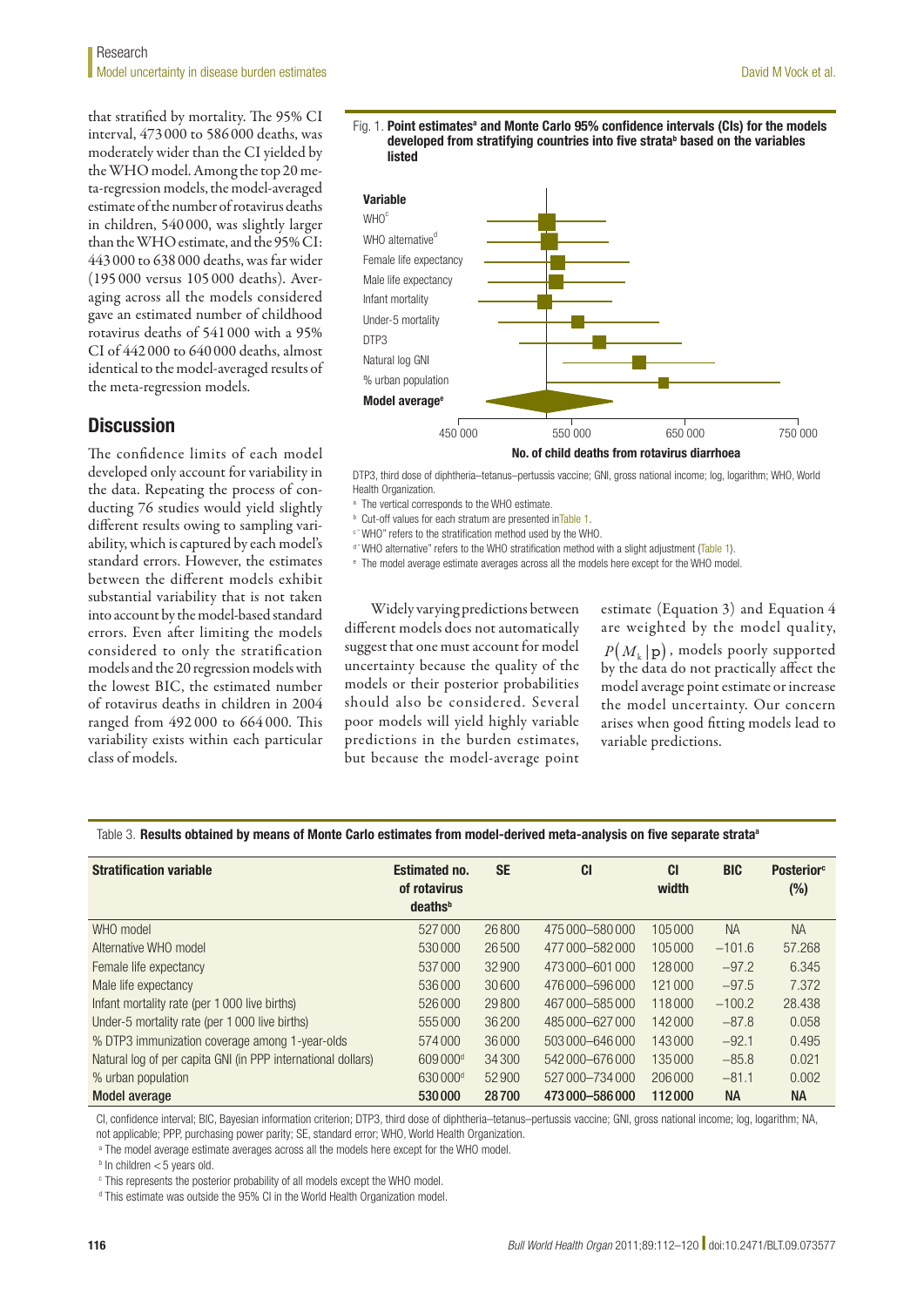#### <span id="page-5-0"></span>Table 4. Number of rotavirus deaths obtained through Monte Carlo estimates from the 20 burden of disease models with the lowest Bayesian information criterion (BIC)<sup>a</sup>

| Variables included in model                                              | Deaths <sup>b</sup> | <b>SE</b> | <b>CI</b>         | <b>CI</b> width | <b>BIC</b> | Posteri-   |
|--------------------------------------------------------------------------|---------------------|-----------|-------------------|-----------------|------------|------------|
|                                                                          | (no.)               |           |                   |                 |            | or $c$ (%) |
| Natural log of per capita GNI & infant mortality                         | 513000              | 43700     | 428 000 - 599 000 | 171000          | $-114.0$   | 16.12      |
| Infant mortality                                                         | 534000              | 43900     | 448000-620000     | 172000          | $-113.9$   | 15.33      |
| Under-5 mortality                                                        | 549000              | 41400     | 468 000 - 630 000 | 162000          | $-113.1$   | 10.28      |
| Female life expectancy                                                   | 574000              | 35800     | 504000-644000     | 140000          | $-112.7$   | 8.42       |
| Per capita GNI & infant mortality                                        | 522000              | 43700     | 436 000 - 607 000 | 171000          | $-112.4$   | 7.24       |
| Male life expectancy                                                     | 574000              | 36200     | 503000-645000     | 142000          | $-112.3$   | 6.89       |
| Natural log of per capita GNI & female life expectancy                   | 588000 <sup>d</sup> | 36000     | 517000-658000     | 141000          | $-111.3$   | 4.18       |
| Natural log of per capita GNI & child life expectancy                    | 545000              | 40800     | 465000-625000     | 160000          | $-111.2$   | 3.98       |
| Per capita GNI & female life expectancy                                  | 575000              | 35200     | 506000-644000     | 138000          | $-110.9$   | 3.42       |
| Natural log of per capita GNI, infant mortality, under-5 mortality       | 496000              | 47300     | 403000-588000     | 185000          | $-110.6$   | 2.94       |
| Per capita GNI & under-5 mortality                                       | 547000              | 41100     | 466000-627000     | 161000          | $-110.3$   | 2.53       |
| Per capita GNI & male life expectancy                                    | 575000              | 35600     | 506000-645000     | 140000          | $-110.3$   | 2.53       |
| Natural log of per capita GNI & infant mortality & % urban<br>population | 506000              | 44900     | 418000-594000     | 176000          | $-110.1$   | 2.29       |
| Infant mortality & % urban population                                    | 536000              | 43900     | 450000-622000     | 172000          | $-110.0$   | 2.18       |
| Per capita GNI & infant mortality & under-5 mortality                    | 492000 <sup>d</sup> | 48300     | 398 000 - 587 000 | 189000          | $-109.9$   | 2.08       |
| Natural log of GNI & male life expectancy                                | 585000              | 36600     | 513000-657000     | 144000          | $-109.8$   | 1.97       |
| Per capita GNI & natural log of GNI & infant mortality                   | 513000              | 43700     | 427000-598000     | 171000          | $-109.8$   | 1.97       |
| Infant mortality & under-5 mortality                                     | 527000              | 46900     | 435000-619000     | 184000          | $-109.7$   | 1.88       |
| Infant mortality & male life expectancy                                  | 525000              | 52500     | 422000-628000     | 206 000         | $-109.7$   | 1.88       |
| Infant mortality & female life expectancy                                | 520000              | 58200     | 406 000 - 634 000 | 228000          | $-109.7$   | 1.88       |
| <b>Model average</b>                                                     | 540000              | 49800     | 443000-638000     | 195000          | <b>NA</b>  | <b>NA</b>  |

CI, confidence interval; GNI, gross national income; log, logarithm; NA, not applicable; SE, standard error.

<sup>a</sup> The model average estimate averages across all the models here.

 $b$  In children  $<$  5 years old.

<sup>c</sup> This represents the posterior probability of all models.

<sup>d</sup> This estimate was outside the 95% CI in the World Health Organization model.

For example, among the metaregression models, all 20 of the models with the lowest BIC scores were strongly supported by the data. Even the 20 best models yielded significant variability (95 000 deaths) in the estimated global burden. In this case, choosing a single set of covariates is clearly inadequate because many models that are well supported by the data give vastly different estimates of the number of rotavirus deaths in children. However, the overall model-averaged estimate of the global burden of diarrhoea deaths caused by rotavirus among children and its uncertainty are quite similar to the model average and uncertainty from the meta-regression models, since the strata models are poorly supported by the data. The data also suggest that limiting consideration to just stratification models (i.e. to a single type of model structure) is a poor decision since the data more strongly support the metaregression models.

The results suggest that the uncertainty captured due to sampling variability is only a portion of the overall uncertainty in the estimate. Model uncertainty represents another source of variability that must be accounted for in the model. Model averaging over a broad class of models in the case of the disease burden estimates for childhood diarrhoea rotavirus deaths increases the width of the 95% CI from 105 000 to 198 000 deaths. By not accounting for model uncertainty, the WHO model substantially understates the level of uncertainty of its estimates.

Besides the model selected by WHO, many others could also produce reasonable results. The alternative models we selected are only a subset of all possible models. From a statistical perspective, we could have allowed the covariates to vary nonlinearly with the response or allowed some parameters to be estimated at the regional level (hierarchical model). For the rotavirus

example presented in this paper, we lacked enough data to reliably estimate parameters at the regional level or to entertain nonlinear functional forms. From an epidemiologic perspective, we could have considered using several different methods, including a natural history model, to estimate the number of rotavirus deaths. Different epidemiologic approaches would have probably increased the model uncertainty substantially. Unfortunately, the data available to us did not allow us to consider other modelling approaches in this application. For other disease burden estimates, a broader class of models could be considered, but the underlying message remains the same: different model choices result in variable burden estimates and model averaging provides an attractive way of accounting for model uncertainty.

The methods used in this study to develop new measures for quantifying the uncertainty in the estimated global burden of childhood deaths from rota-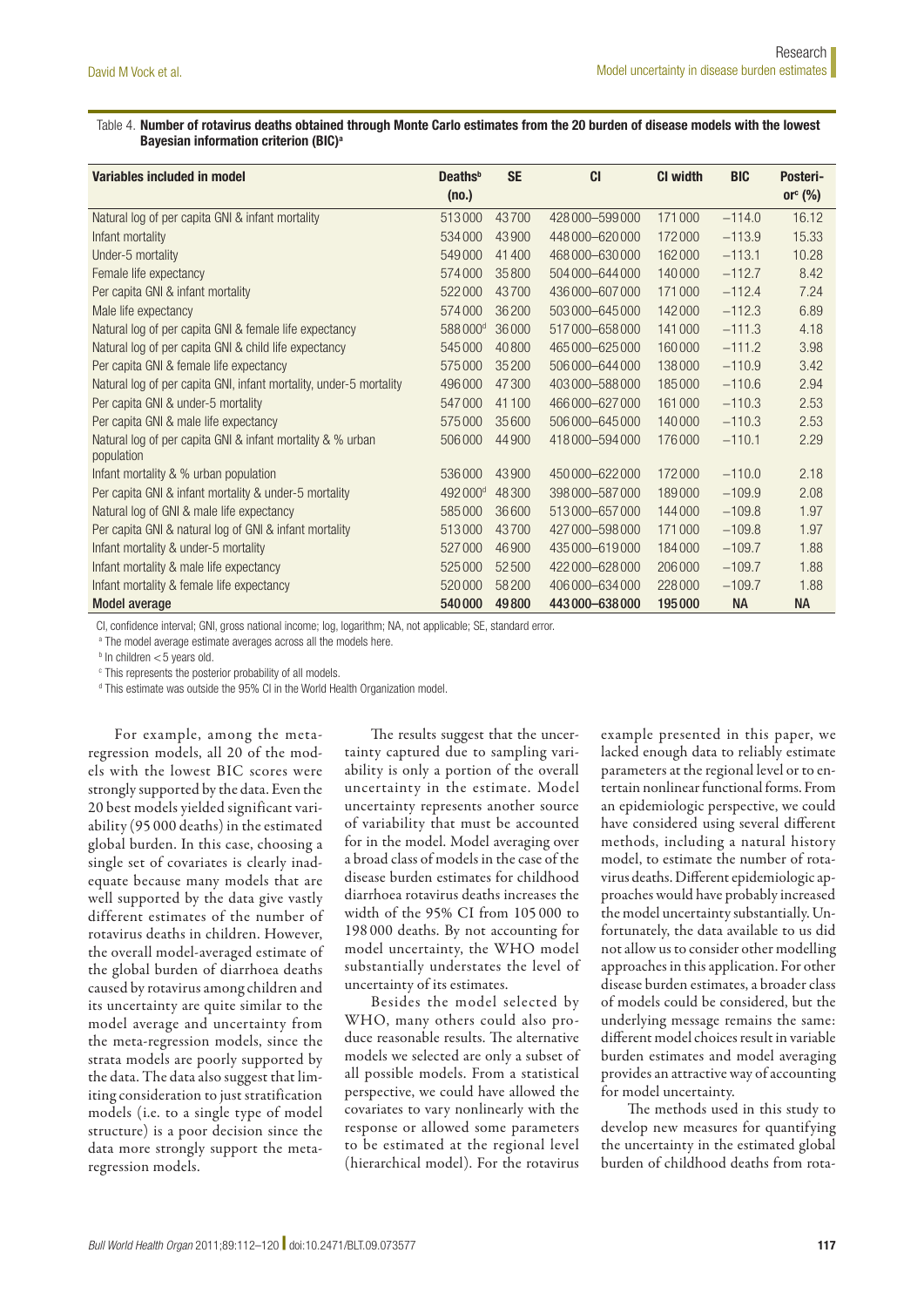#### **Model uncertainty in disease burden estimates** David M Vock et al. **David M Vock et al.** David M Vock et al. Research

virus diarrhoea illustrates the importance of accounting for model uncertainty and are applicable to other disease burden estimations. Since the accuracy of the data needed to inform different policy decisions will vary, failure to accurately describe the uncertainty surrounding disease burden estimates may lead to inappropriate uses of the data. WHO needs to publish disease burden estimates that fully describe the uncertainty so that its Member States can accurately prioritize global health problems and spend public health money in a costeffective way. Furthermore, by overestimating certainty in disease burden estimates, epidemiologists downplay the need for improvements in disease surveillance and statistical capacity. Whenever a statistical model is used to estimate disease burden, we recommend developing multiple candidate models and assessing the quality of the models using fit statistics such as BIC or Akaike's information criterion or, in the Bayesian context, posterior model probability.[5,](#page-8-3)[19](#page-8-15) If a large amount of variability exists between model results that are strongly supported by the data, then model averaging should be used to account for model uncertainty.

Funding: United States National Science Foundation Grant No. 0354308.

Competing interests: None declared.

#### <span id="page-6-0"></span>Fig. 2. Point estimates<sup>a</sup> and Monte Carlo 95% confidence intervals (CIs) for the 20 models with the lowest Bayesian information criterion (BIC) developed from meta-regression<sup>b</sup>

#### Variable



<sup>a</sup> The vertical line corresponds to the World Health Organization estimate.

**b** Based on the covariates i[nTable](#page-2-0) 2.

<sup>c</sup> The model average estimate averages across all the models here.

#### **ملخص**

### **حساب منوذج الاليقني يف تقدير العبء العاملي للمرض**

الغرض: توضيح الآثار المترتبة على فشل حساب <del>ن</del>موذج اللايقن عند استخدام صَوْغ النماذج فى تقدير العبء العالمي للمرض، مع تطبيق خاص لوفيات ّ األطفال الناجمة عن العدوى بالفريوسة العجلية.

الطريقة**:** تقدير العبء العالمي للعدوى بالفيروسة العجلية، وقد صُممَت ّ مناذج تحليل تلوي وتحوف تلوي لآلثار العشوائية املختلفة عن طريق تغيري معايير التصنيف وإدراج تواليف مختلفة للمتغيرات المساعدة. واستخدم منوذج بايز model Bayesian يف حساب الوسطي لدمج النتائج عرب النامذج وتقديم قياس لايقين يعكس اختيار النموذج واختلاف أخذ العينة.

النتائج**:** يف النامذج التي جرى فحصها، ترواح العدد التقديري لوفيات الأطفال الناجمة عن الفيروسة العجليّة بين 492000 إلى 664000. في حين

أن حساب الوسطى عبر تقديرات النماذج المختلفة نتج عنه زيادة متواضعة يف العدد التقديري للوفيات )541000 مقارنة بتقدير منظمة الصحة العاملية البالغ 527000(، وزاد اتساع فاصلة الثقة 95% من 105000 وفاة إىل 198000 وفاة بعد أخذ منوذج الاليقني يف الحسبان.

الا*س*تنتاج: اختلاف أخذ العينة يشرح فقط جزءاً من اللايقين الإجمالي يف التقدير الناتج عن النموذج. ويجب تحديد الاليقني الناجم عن كل من اختالف أخذ العينة واختيار النموذج أو النامذج عند تقديم نتائج العبء المرضي. والإخفاق في الحساب الصحيح للايقين في تقديرات العبء المرضي قد يؤدي إىل استخدام غري مناسب للتقديرات وتحديد غري دقيق ألولويات االحتياجات الصحية العاملية.

## 摘要

#### 估测全球疾病负担模型的不确定性的原因

目的 当使用建模来估测全球疾病负担并具体应用到轮状病 毒感染导致的儿童死亡时,说明不能解释模型不确定性原 因的影响因素。

方法 为了估测轮状病毒感染的全球负担, 我们通过变更 分层标准和包含协变量的不同组合建立了不同的随机效 应meta分析和meta回归模型。贝叶斯模型平均法用来综 合各模型的结果并提供一种反映模型选择和抽样变异性 的不确定性度量。

结果 在所检验的模型中,所估测的轮状病毒感染引起的 儿童死亡人数在492,000和664,000之间。尽管对不同 模型估测进行平均会引起所估测的死亡人数的略微增加 (541,000,而世界卫生组织的估测为527,000),但如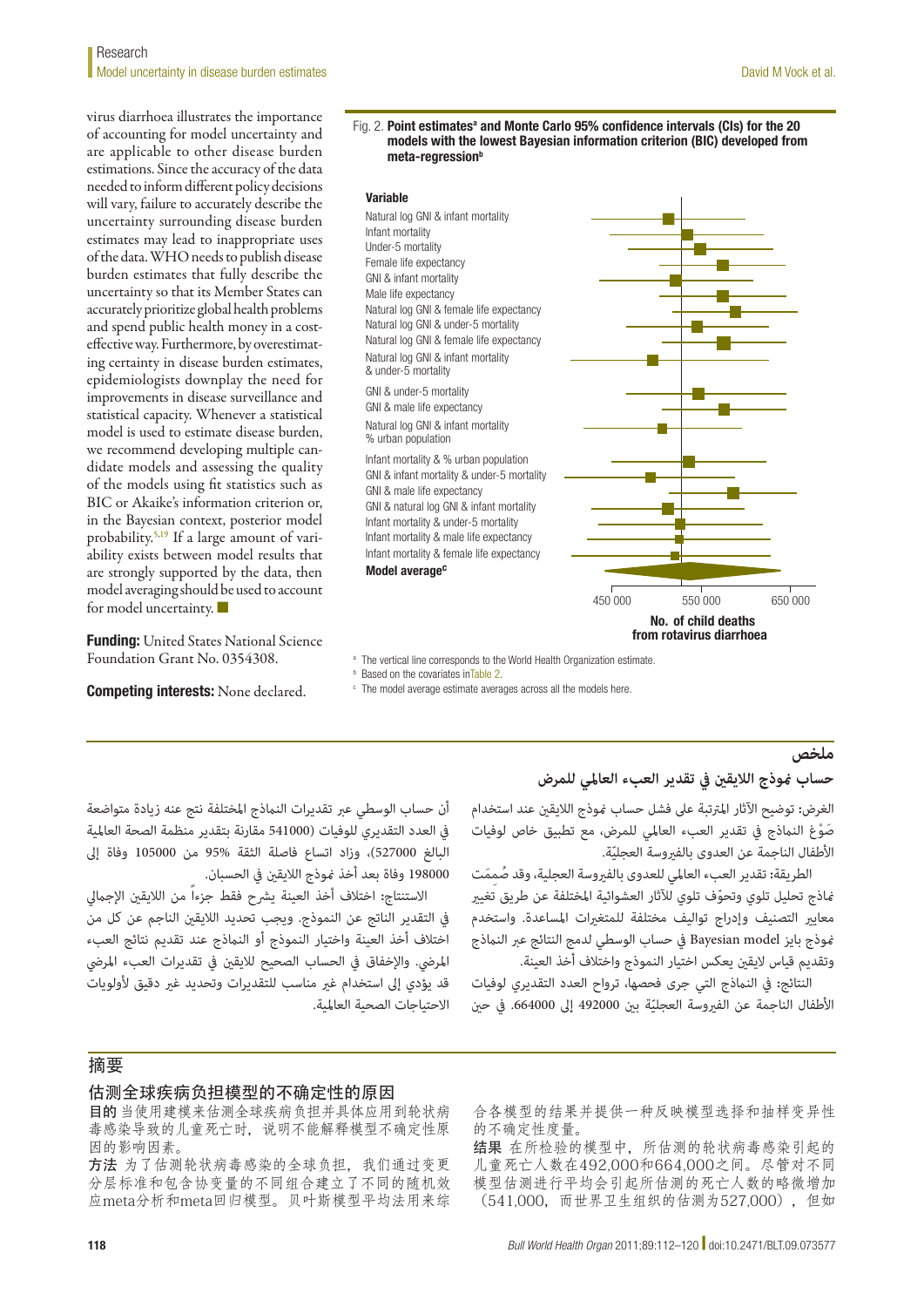果考虑模型的不确定性,则死亡人数的95%置信区间的宽 度将从105,000增加至198,000。 结论 抽样变异性仅仅解释了模型估测中整个不确定性的一 部分。由于抽样变异性和模型选择所引起的不确定性应在 展示疾病负担结果的时候予以说明。未能适当地解释疾病 负担估测中的不确定性可能导致估测的使用不当和不准确 的全球健康优先需求。

### Résumé

### Prise en compte de l'incertitude des modèles dans l'estimation des effets globaux induits par la maladie

Objectif Illustrer les effets de l'absence de prise en compte de l'incertitude des modèles quand la modélisation est utilisée pour estimer les effets globaux induits par la maladie, avec une application spécifique à la mortalité infantile liée à l'infection par rotavirus.

Méthodes Pour estimer la charge globale de l'infection par rotavirus, différents modèles de méta-analyse d'effet aléatoire et de méta-régression ont été élaborés en faisant varier les critères de stratification et en incluant différentes associations de covariantes. Un modèle bayésien de calcul de moyenne a été utilisé pour combiner les résultats entre les modèles et fournir une mesure de l'incertitude qui reflète la variabilité du choix du modèle et de l'échantillonnage.

Résultats Dans les modèles examinés, le nombre estimé d'enfants morts par infection de rotavirus variait entre 492 000 et 664 000. Tandis que le calcul de la moyenne des estimations des différents modèles donnait une légère augmentation du nombre estimé de morts (541 000, par comparaison aux 527 000 estimés par l'Organisation mondiale de la Santé), l'ampleur de l'intervalle de confiance de 95% passait de 105 000 à 198 000 morts lorsque l'incertitude du modèle était prise en compte. Conclusion La variabilité de l'échantillonnage n'explique qu'une partie de l'incertitude globale dans une estimation par modèle. L'incertitude liée à la fois à la variabilité de l'échantillonnage et au choix de modèle(s) doit être indiquée dans la présentation de résultats concernant les effets induits par la maladie. Ne pas prendre en compte l'incertitude comme il se doit dans les estimations des effets de la maladie peut conduire à un usage inapproprié des estimations et à une affectation erronée des priorités dans les besoins globaux de santé.

#### **Резюме**

#### **Расчет неопределенности модели при оценке глобального бремени болезней**

**Цель** Проиллюстрировать на примере детской смертности от ротавирусной инфекции воздействие ошибочного расчета неопределенности модели в случае, когда модель используется для оценки глобального бремени болезней.

**Методы** Для оценки глобального бремени ротавирусной инфекции были разработаны различные модели метаанализа и мета-регрессии случайных эффектов путем варьирования критериев стратификации с использованием различных комбинаций ковариат. Для сочетания результатов по моделям и получения меры неопределенности, отражающей выбор модели и изменчивость выборки, было использовано усреднение байесовских моделей.

**Результаты** В рассмотренных моделях оценочное количество случаев смерти детей от ротавирусной инфекции колебалось от 492 000 до 664 000. Усреднение по оценкам различных моделей привело к незначительному повышению оценочного количества случаев смерти (541 000 , по сравнению с оценкой Всемирной организации здравоохранения, составлявшей 527 000), но когда была учтена неопределенность модели, то ширина 95%-ного доверительного интервала возросла с 105000 до 198 000 случаев смерти.

**Вывод** Изменчивость выборки только частично объясняет общую изменчивость смоделированной оценки. При представлении результатов бремени болезни должна быть задана неопределенность, обусловленная как изменчивостью выборки, так и выбором модели (моделей). Неправильный учет неопределенности в оценках бремени болезней может привести к неправильному использованию оценок и неточному установлению приоритетов глобальных потребностей в области здравоохранения.

#### Resumen

#### Consideración de la incertidumbre del modelo al calcular la carga global de una enfermedad

Objetivo Ilustrar las consecuencias que acarrea no contemplar la incertidumbre del modelo cuando dicho modelo se emplea para calcular la carga de enfermedad global, especialmente en el caso de las muertes infantiles por una infección por rotavirus.

Métodos Con el fin de calcular la carga global de la infección por rotavirus, se desarrollaron diversos modelos de metaanálisis y metarregresión de efectos aleatorios modificando los criterios de estratificación e incluyendo diversas combinaciones de covariables. Se empleó el método bayesiano de estimación de la media para combinar los resultados entre los modelos y ofrecer una medida de incertidumbre que reflejara la elección de modelo y la variabilidad del muestreo.

Resultados En los modelos examinados, la cantidad estimada de muertes infantiles provocadas por una infección por rotavirus osciló entre 492 000 y 664 000. Si bien la media de las estimaciones de los diversos modelos dio como resultado un aumento moderado en la cantidad estimada de muertes (541 000 en comparación con la estimación de la Organización Mundial de la Salud, de 527 000); la amplitud del intervalo de confianza del 95% provocó un aumento de 105 000 a 198 000 muertes cuando se tomó en consideración la incertidumbre de los modelos.

Conclusión La variabilidad del muestreo explica únicamente una parte de la incertidumbre global de una estimación extraída empleando un modelo. La incertidumbre atribuible tanto a la variabilidad del muestreo como a la elección de uno o varios modelos debe indicarse cuando se presenten los resultados de carga de enfermedad. No contemplar debidamente la incertidumbre de las estimaciones en la carga de enfermedad, podría acarrear un uso inadecuado de las estimaciones y una priorización inexacta de las necesidades sanitarias globales.